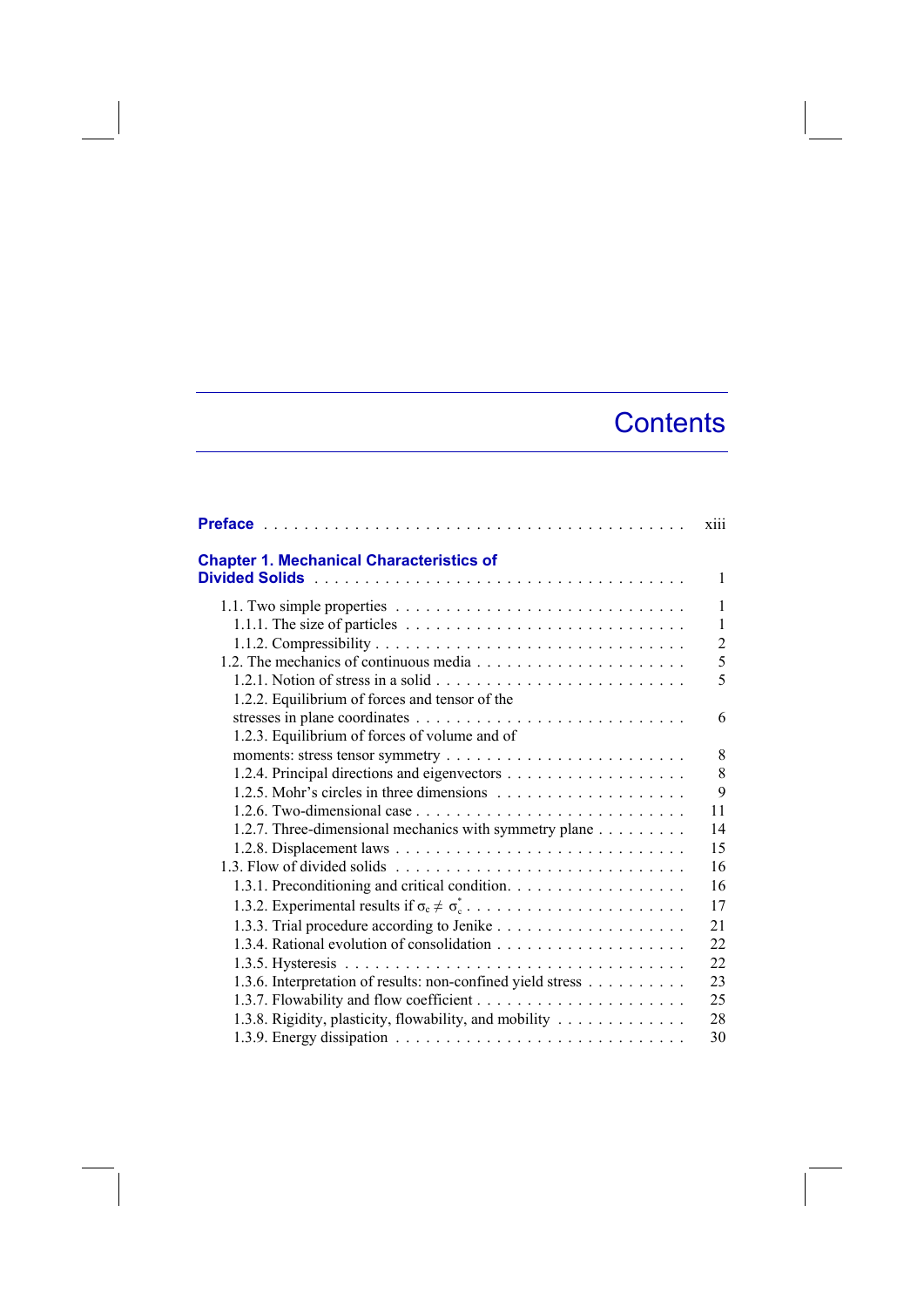| 1.3.10. Analytical expression of rupture regions                                                 | 30 |
|--------------------------------------------------------------------------------------------------|----|
| 1.3.11. Influencing parameters on the friction angles                                            | 32 |
|                                                                                                  | 34 |
| 1.4.1. Relationship between the principal stresses                                               |    |
|                                                                                                  | 34 |
|                                                                                                  | 35 |
| 1.4.3. Friction angle on a surface $\ldots \ldots \ldots \ldots \ldots \ldots \ldots$            | 38 |
| 1.4.4. Sliding on a vertical wall: active and passive states.                                    | 42 |
| 1.5. Measurement of the mechanical properties                                                    |    |
|                                                                                                  | 45 |
|                                                                                                  | 45 |
| 1.5.2. Measurement of displacements as a                                                         |    |
|                                                                                                  | 46 |
| 1.5.3. Measurement of the limit shear stress                                                     |    |
|                                                                                                  | 47 |
| 1.5.4. Measurement of the surface area and                                                       |    |
| the true (intrinsic) mass density of a divided solid                                             | 48 |
|                                                                                                  | 48 |
| 1.6.1. Angle of repose (also called "natural"                                                    |    |
|                                                                                                  | 48 |
| 1.6.2. Practical values of the angle of repose                                                   | 50 |
|                                                                                                  | 50 |
| 1.6.4. Importance of the study of free surfaces                                                  |    |
|                                                                                                  | 51 |
|                                                                                                  | 51 |
| 1.6.6. Principal stresses under a                                                                |    |
|                                                                                                  | 52 |
|                                                                                                  | 52 |
|                                                                                                  |    |
| <b>Chapter 2. Stresses in Hoppers and Silos:</b>                                                 |    |
| Filling, Emptying and Content Homogeneity                                                        | 57 |
|                                                                                                  | 57 |
| 2.1.1. The two states of stress $\ldots \ldots \ldots \ldots \ldots \ldots \ldots \ldots \ldots$ | 57 |
|                                                                                                  | 58 |
| 2.1.3. Janssen's equations for a vertical cylindrical wall.                                      | 59 |
| 2.1.4. Average stress on the cylindrical wall                                                    | 62 |
| 2.1.5. Expression of parameters according to                                                     |    |
|                                                                                                  | 62 |
| 2.1.6. Supporting reaction exerted by the                                                        |    |
|                                                                                                  | 63 |
| 2.1.7. Study of the convergent: simplifying assumption                                           | 64 |
|                                                                                                  |    |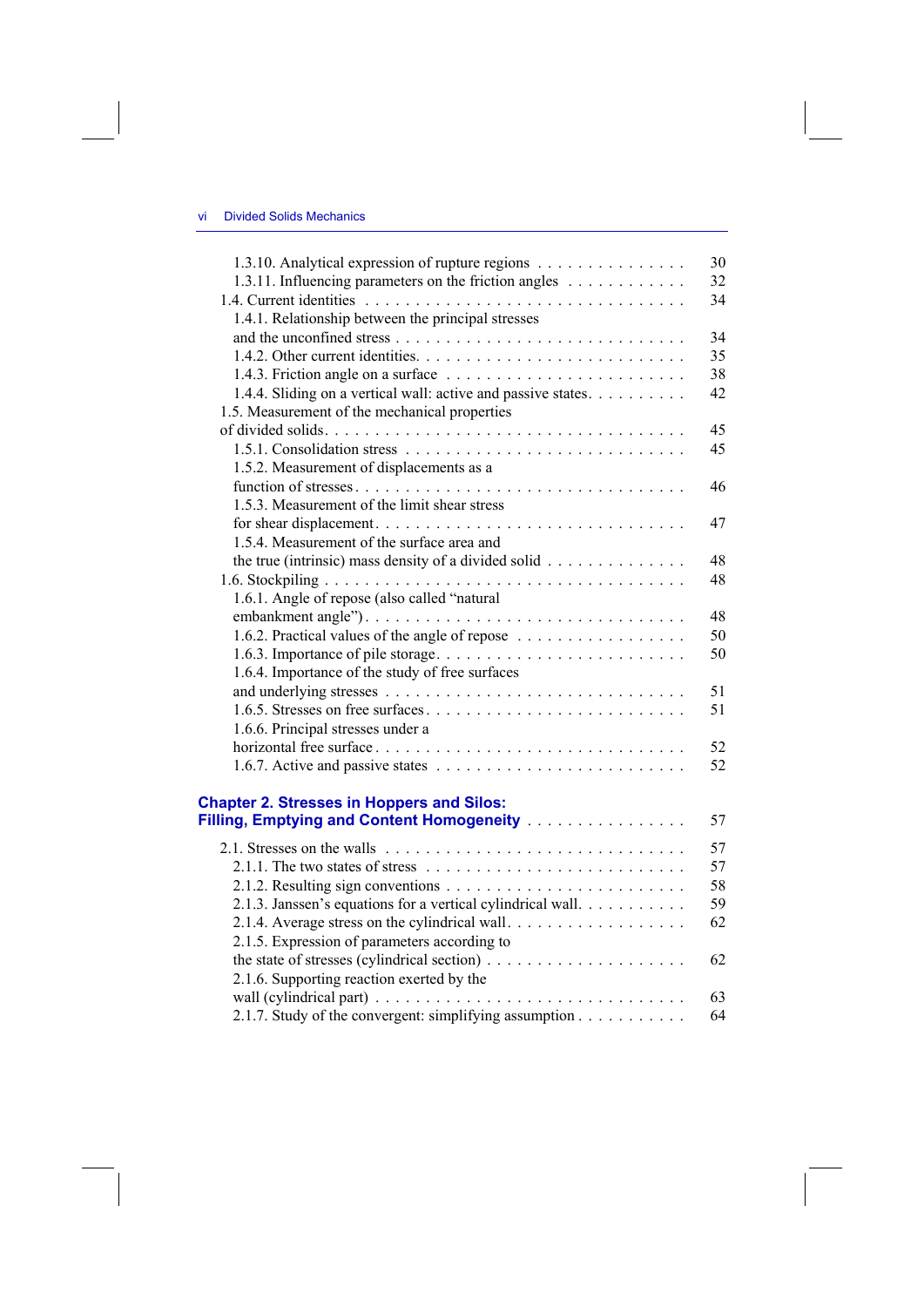| 2.1.8. Supporting reaction exerted                                                                |    |
|---------------------------------------------------------------------------------------------------|----|
| by the wall (convergent). $\ldots \ldots \ldots \ldots \ldots \ldots \ldots \ldots \ldots \ldots$ | 69 |
| 2.1.9. Rotation of the principal stresses to                                                      |    |
|                                                                                                   | 70 |
|                                                                                                   | 71 |
| 2.1.11. "Holding" reaction of the product                                                         |    |
|                                                                                                   | 73 |
| 2.1.12. Existence of the active state in the convergent $\dots \dots \dots$                       | 74 |
| 2.1.13. Weakness of the wall to                                                                   |    |
|                                                                                                   | 76 |
| 2.1.14. Weakness in the previous considerations                                                   | 78 |
| 2.2. Variation in the stresses with ensiling                                                      |    |
| and desiling. Homogeneity, heterogeneity of content.                                              | 79 |
| 2.2.1. Homogeneity and flowability of silage                                                      | 79 |
| 2.2.2. Importance of the properties of the product                                                | 81 |
|                                                                                                   | 81 |
| 2.2.4. Characteristics of loading of a capacity                                                   | 82 |
| 2.2.5. Filling by jet (of granules) and                                                           |    |
|                                                                                                   | 82 |
| 2.2.6. Homogeneous ensiling and heterogeneous ensiling.                                           | 83 |
| 2.2.7. Homogeneous ensiled mass (slow and rainwise filling)                                       | 84 |
| 2.2.8. Heterogeneous ensiled mass                                                                 |    |
| (quick fill and, for the granules, in a jet) $\dots \dots \dots \dots \dots \dots \dots$          | 85 |
|                                                                                                   |    |
| <b>Chapter 3. Draining of Hoppers and</b>                                                         |    |
|                                                                                                   | 89 |
|                                                                                                   | 89 |
|                                                                                                   | 89 |
| 3.1.2. Methods of ensiling (of capacity filling) $\dots \dots \dots \dots \dots$                  | 90 |
| 3.1.3. Instruments for the measurement                                                            |    |
|                                                                                                   | 90 |
|                                                                                                   | 91 |
|                                                                                                   | 92 |
|                                                                                                   | 92 |
|                                                                                                   | 92 |
| 3.2.2. Mass flow regimes depending on the product                                                 | 93 |
| 3.2.3. Flow character according to                                                                |    |
| the configuration of the convergent $\dots \dots \dots \dots \dots \dots \dots \dots \dots$       | 95 |
|                                                                                                   | 95 |
| 3.3.1. Importance of capacities without dead zones                                                | 95 |
| 3.3.2. Criteria for mass flow (active state of the stresses)                                      | 96 |
| 3.3.3. Limited active type domain – angle of approach $\dots \dots \dots$                         | 97 |
|                                                                                                   |    |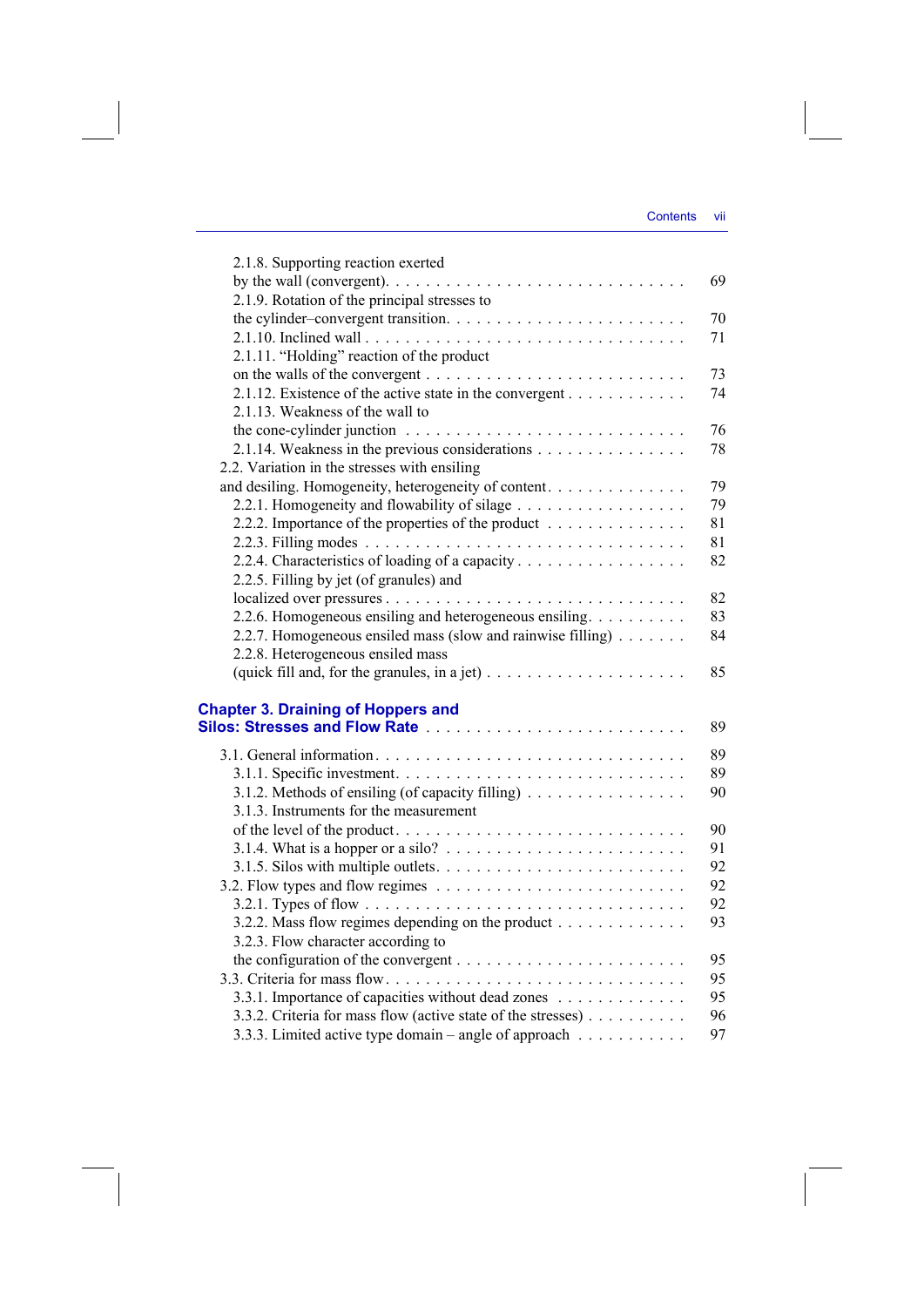| 3.3.4. Conditions for mass flow                        |     |
|--------------------------------------------------------|-----|
|                                                        | 98  |
| 3.3.5. Jenike's criteria for the existence             |     |
|                                                        | 101 |
|                                                        | 102 |
| 3.4.1. Dead zones: features and disadvantages          | 102 |
| 3.4.2. Conditions for complete                         |     |
|                                                        | 103 |
|                                                        | 104 |
|                                                        | 105 |
| 3.4.5. Operation of a permanent dead                   |     |
|                                                        | 106 |
| 3.4.6. Persistence of the dead zone during the flow    | 106 |
|                                                        | 110 |
| 3.4.8. Angle of approach and angle of convergence      | 111 |
| 3.4.9. Configuration of the well                       |     |
|                                                        | 112 |
|                                                        | 114 |
|                                                        | 114 |
|                                                        | 118 |
|                                                        | 121 |
|                                                        | 122 |
| 3.5.5. Characteristic ratios and condition             |     |
|                                                        | 123 |
|                                                        | 124 |
|                                                        | 124 |
| 3.6.2. Johanson's expression for the rate of emptying  | 127 |
| 3.6.3. Effect of the product on the parameters         |     |
| of mass desilage flow rate                             | 128 |
| 3.6.4. Effect of the diameter of                       |     |
|                                                        | 129 |
|                                                        | 130 |
| 3.6.6. Effect of the roughness of the wall             |     |
|                                                        | 131 |
|                                                        | 132 |
|                                                        | 132 |
| 3.7.1. Mass flow mechanism of fine products            | 132 |
| 3.7.2. Permeability, specific                          |     |
|                                                        | 132 |
| 3.7.3. Compactness of confined dispersion in free fall | 134 |
| 3.7.4. Flow rate of solid retarded by the rise of air  | 135 |
| 3.7.5. Drop in gas pressure above the opening.         | 136 |
| 3.7.6. Powders and their permeability to gases         | 139 |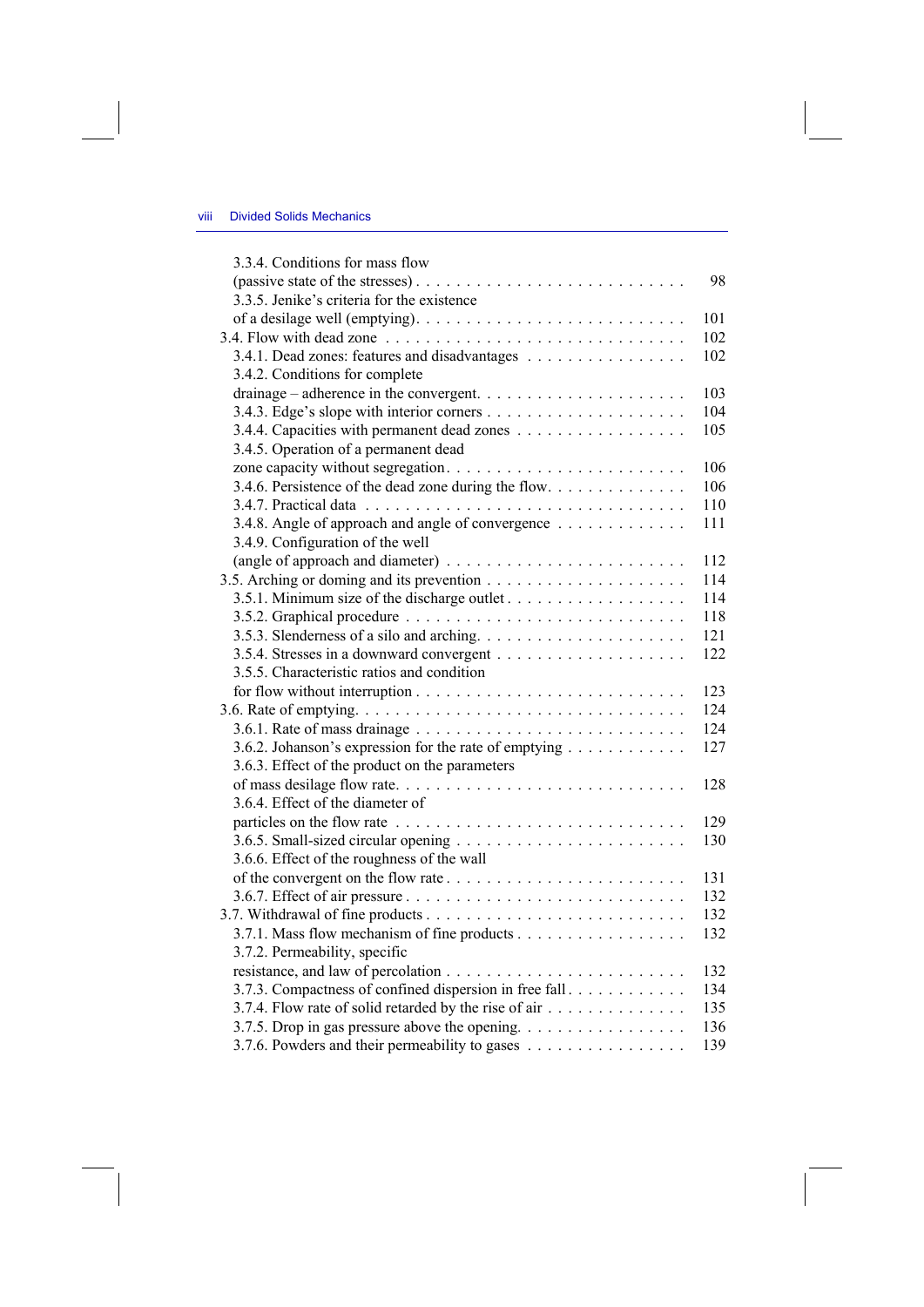| 3.7.7. Flow of fine products with the                          |     |
|----------------------------------------------------------------|-----|
|                                                                | 140 |
|                                                                | 141 |
|                                                                | 141 |
|                                                                | 141 |
|                                                                | 142 |
|                                                                | 143 |
|                                                                | 143 |
| 3.9.2. Flow promoter slabs (vibrated or nonvibrated)           | 143 |
| 3.9.3. Air injection and angle at the tip of the convergent    | 145 |
|                                                                | 146 |
| 3.9.5. Destabilization of the arch or dome by air knocker      | 147 |
|                                                                | 147 |
|                                                                | 147 |
|                                                                | 148 |
|                                                                | 148 |
|                                                                | 150 |
|                                                                | 153 |
| 4.1. Static limit of divided solids: method of characteristics | 153 |
|                                                                | 153 |
|                                                                | 155 |
| 4.1.3. Characteristic curves and their equations               | 157 |
| 4.2. The dynamic of D.S. according to Bagnold                  | 160 |
| 4.2.1. A divided solid subjected to a pure shear               | 160 |
| 4.3. Dynamics of divided solids: method                        |     |
|                                                                | 161 |
|                                                                | 161 |
|                                                                | 162 |
| 4.3.3. Interparticle friction according to Cundall and Strack  | 166 |
| 4.3.4. Forces of interaction between two particles             | 167 |
| 4.3.5. Movement at the contact point                           |     |
|                                                                | 168 |
|                                                                | 170 |
|                                                                | 171 |
|                                                                | 171 |
| 4.3.9. Selection of influential particles on a particle        | 173 |
| 4.3.10. More economical study of significant couples           | 174 |
|                                                                | 175 |
|                                                                | 176 |
| 4.3.13. Flow on an inclined plane by the                       |     |
|                                                                | 177 |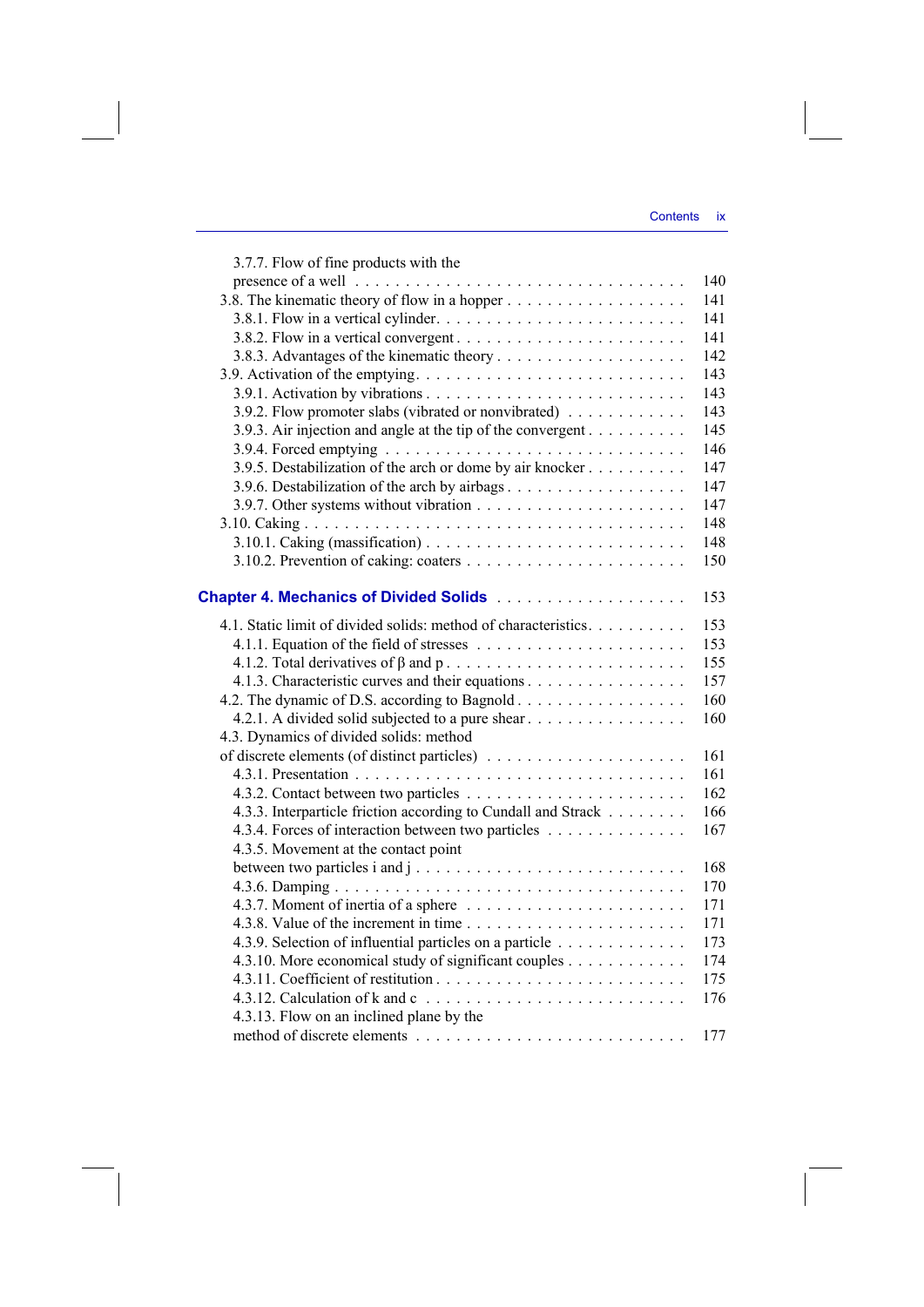## x Divided Solids Mechanics

|                                                                                     | 179               |
|-------------------------------------------------------------------------------------|-------------------|
| 4.4.1. Bouchaud et al.'s equation simplified by de Gennes                           | 179               |
|                                                                                     | 180               |
| 4.4.3. Side of a layer of D.S. analytical study                                     | 181               |
|                                                                                     | 182               |
| <b>Chapter 5. Densification of Powders:</b>                                         | 183               |
| 5.1. Useful properties of powders for pressing                                      | 183               |
|                                                                                     | 183               |
|                                                                                     | 184               |
|                                                                                     | 184               |
|                                                                                     | 186               |
| 5.1.5. Mohs' scale for minerals $\ldots \ldots \ldots \ldots \ldots \ldots \ldots$  | 187               |
|                                                                                     | 187               |
|                                                                                     | 188               |
|                                                                                     | 188               |
| 5.2.2. Useful additives to the pressing of tablets                                  | 189               |
|                                                                                     | 190               |
|                                                                                     | 190               |
| 5.2.5. Description of the formation of a tablet                                     | 191               |
| 5.2.6. Pressing operation $\ldots \ldots \ldots \ldots \ldots \ldots \ldots \ldots$ | 192               |
|                                                                                     | 195               |
|                                                                                     | 196               |
|                                                                                     | 196               |
|                                                                                     | 197               |
|                                                                                     | 198               |
|                                                                                     | 198               |
| 5.3.3. Capillary adhesion of a particle on                                          | 198<br>198<br>199 |
|                                                                                     | 199               |
| 5.3.4. Steps in the formation of pellets by rolling                                 | 200               |
|                                                                                     | 202               |
|                                                                                     | 203               |
|                                                                                     | 203               |
|                                                                                     | 204               |
| 5.3.9. Expression for the rupture-coalescence velocity                              | 206               |
|                                                                                     | 208               |
|                                                                                     | 208               |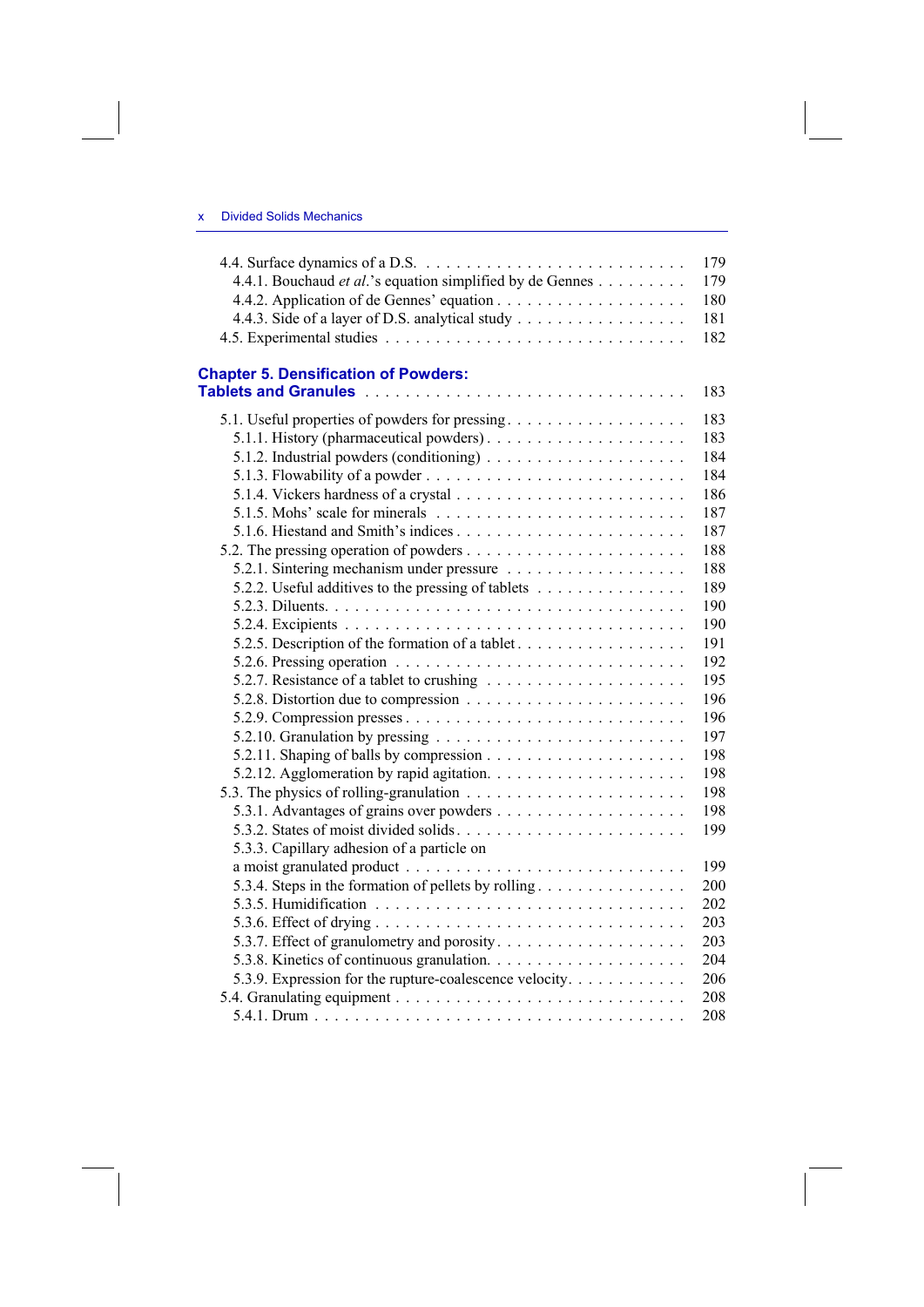|                                                         | 209 |
|---------------------------------------------------------|-----|
|                                                         | 210 |
|                                                         | 211 |
| 5.4.5. Dynamic elements of divided solids               | 212 |
|                                                         | 213 |
|                                                         | 213 |
|                                                         | 214 |
|                                                         | 214 |
|                                                         | 215 |
|                                                         | 217 |
| 5.5.6. Tensile strength exerted by van der Waals forces | 218 |
| 5.5.7. Formation of a solid bridge between particles    | 219 |
|                                                         | 220 |
|                                                         | 221 |
|                                                         |     |
| <b>Chapter 6. Mechanics and Thermics</b>                |     |
|                                                         | 223 |
|                                                         | 223 |
|                                                         | 223 |
|                                                         | 225 |
|                                                         | 226 |
|                                                         | 226 |
| 6.1.5. Coefficient of geometric                         |     |
|                                                         | 228 |
|                                                         | 229 |
|                                                         | 230 |
|                                                         | 230 |
|                                                         | 230 |
|                                                         | 231 |
|                                                         | 233 |
|                                                         | 235 |
| 6.3.1. Expansion of a homogenous                        |     |
|                                                         | 235 |
|                                                         | 236 |
|                                                         | 237 |
|                                                         | 238 |
|                                                         | 239 |
| 6.3.6. Velocity of the bubbles at a given               |     |
|                                                         | 240 |
| 6.3.7. Movement of the solid in the fluidized bed.      | 242 |
|                                                         | 242 |
|                                                         |     |